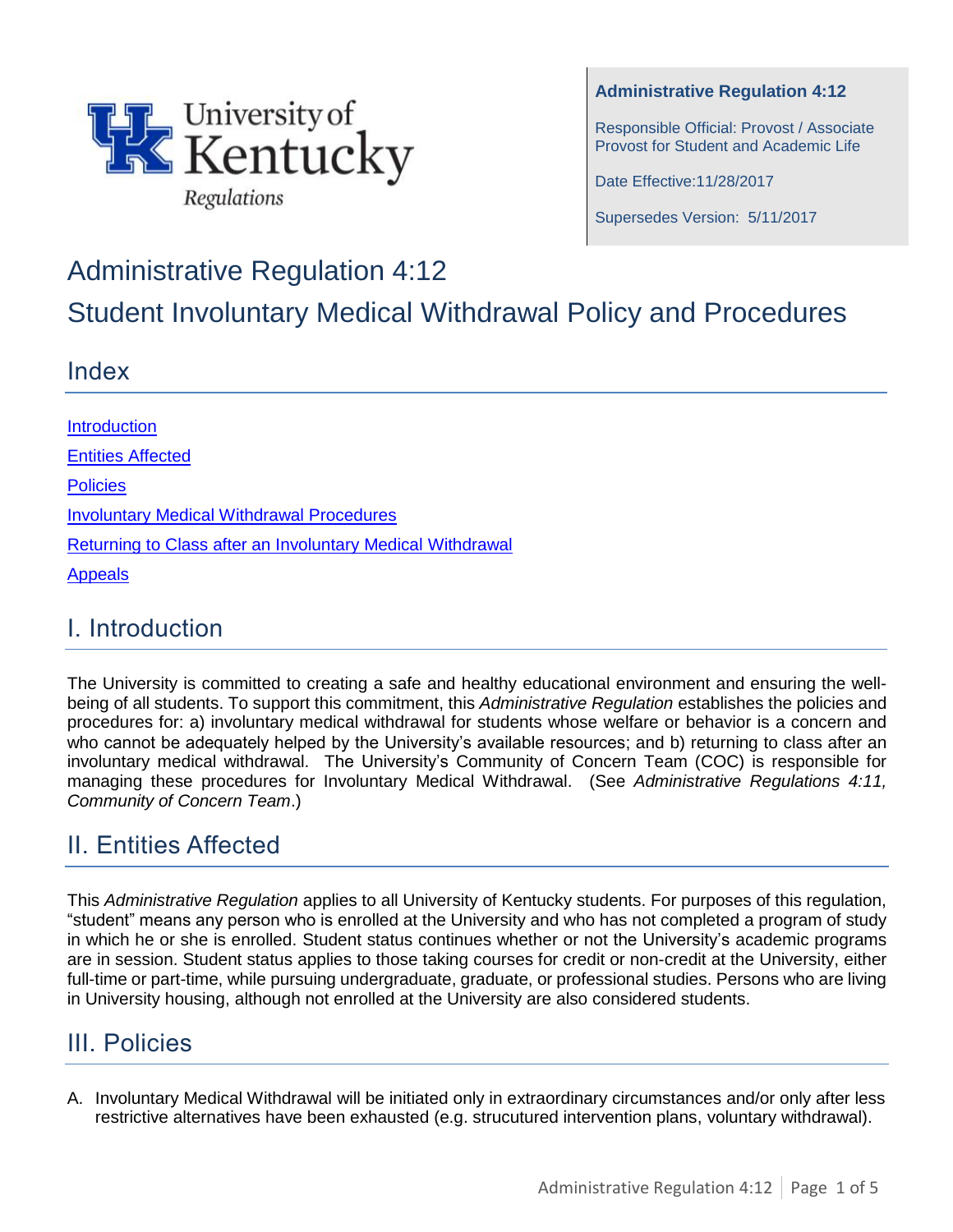- B. The COC may initiate an involuntary medical withdrawal when a student cannot be adequately helped by the University's available resources or who refuses to accept the healthcare provider recommended treatment, and whose behavior involves one (1) or more the following:
	- 1. Engaging in behavior that poses a direct threat to his/her health and safety or that of others. A "direct threat" exists when a student engages, or threatens to engage, in behavior that poses a significant risk to the health or safety of the student or others. A "significant risk" exists when there is a high probability of substantial harm and not just a slightly increased, speculative, or remote risk.
	- 2. Repeatedly engaging in behavior that renders the student unable to participate to function appropriately and independently in a University setting; or
	- 3. Significantly disrupting others in the student's residency community, or the ability of others to participate in the educational programs or employment opportunities offered by the University.

Examples include, but are not limited to:

- Serious threats, gestures, or indications of harm to any member of the University community or University property; or
- Repeated behavior that demonstrates an inability to function independently and responsibly, while refusing or exhausting the scope of services that University offices are qualified to provide.

#### IV. Involuntary Medical Withdrawal Procedures

- A. The COC serves as the centralized point of contact for persons who develop a concern about the welfare or behavior of a student. If the COC receives a referral regarding a University employee (faculty or staff) whose welfare or behavior is a concern to others, the COC will forward the referral to the appropriate University unit (e.g. Human Resources or the Office of Faculty Advancement).
- B. The COC accepts referrals regarding students of concern and, prior to initiating an involuntary medical withdrawal, takes appropriate intervention actions in accordance with the policies and procedures outlined in *Administrative Regulation 4:11, Community of Concern Team*.
- C. If a student who has pending disciplinary action takes an involuntary medical withdrawal and then returns to campus, the disciplinary process will proceed upon the student's return.
- D. When, in the judgment of the Associate Provost for Student and Academic Life, the student's behavior constitutes a violation of *Administrative Regulation 4:10, Student Code of Conduct,* and the conduct is of a nature that the continued presence of a student at the University presents an immediate and significant danger of harm to the life, health, welfare, safety, or property of any member of the University community, the accused person may be immediately and temporarily suspended from the University campus per Section III of the [Non-Academic Student Conduct Procedures.](http://www.uky.edu/studentconduct/sites/www.uky.edu.studentconduct/files/AR%204-10%20Student%20Code%20and%20Procedures.pdf) This conduct process may occur separately or concurrently with the COC's process for involuntary medical withdrawal.
- E. Additionally, there are circumstances when, due to the timeline of the COC becoming aware of a student's needs and escalated concern about a student's high-risk behaviors, an involuntary medical withdrawal may be considered without prior intervention actions or a structured intervention plan having been implemented.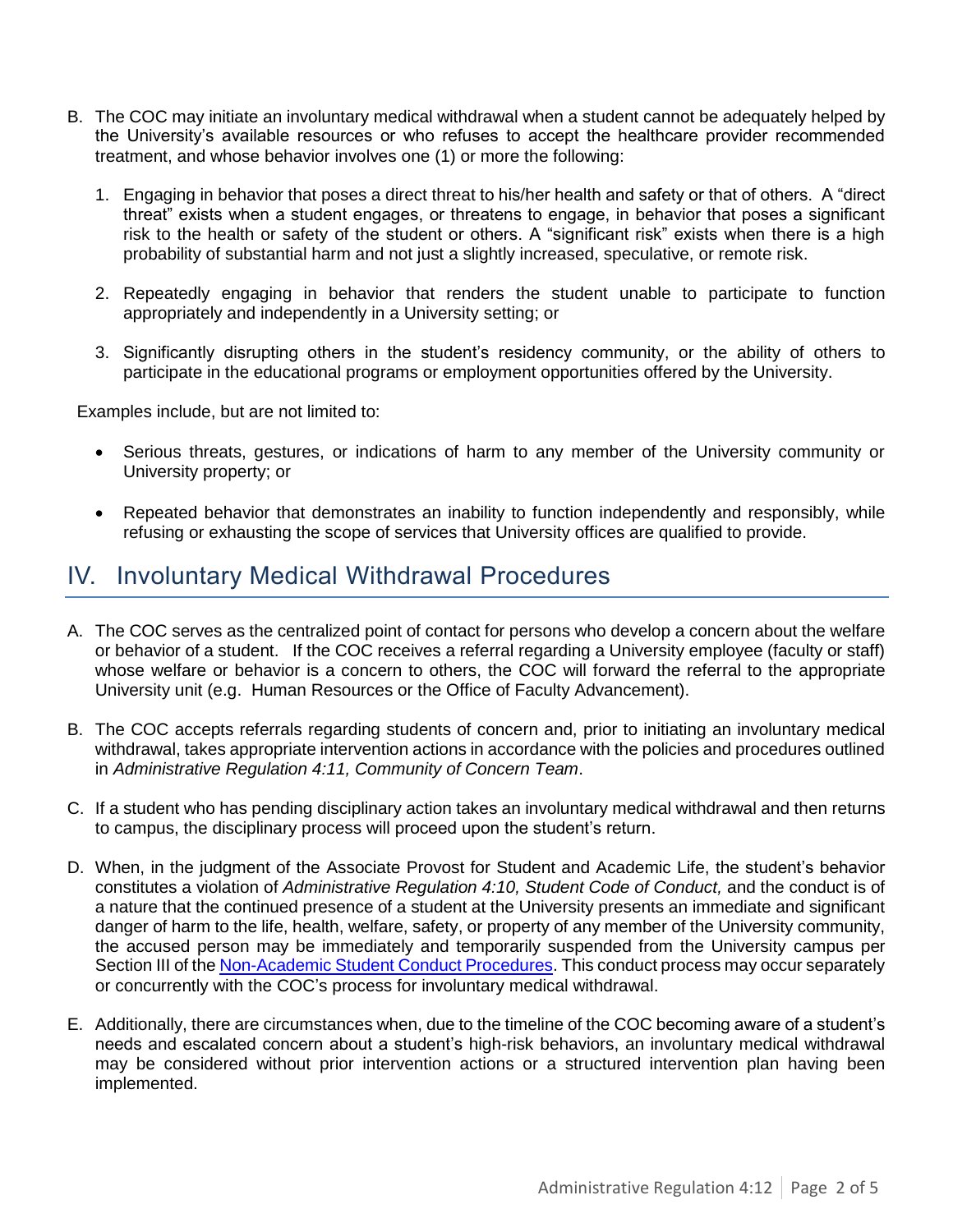- F. All involuntary medical withdrawals will be reviewed by a five-person committee consisting of: (1) the Chair of the COC; (2) a member of the Counseling Center staff; (3) a member of the UHS staff; (4) a member of the Disability Resource Center (DRC) staff; and (5) Academic Ombud.
- G. Prior to initiating an involuntary medical withdrawal of absence, the COC may provide appropriate support and remediation or intervention planning as follows:
	- 1. Refer the student to appropriate University or external resources;
	- 2. Implement a personalized structured intervention plan(s);
	- 3. Discuss with the student the voluntary withdrawal process (University Senate Rule 5.1.8);
	- 4. Request a mandatory assessment if the student's behavior renders them unable to function independently and responsibly, is a significant disruption, or poses a significant threat of harm to any member of the University community or to University property. The individualized, independent assessment will be conducted by a licensed medical or behavioral health professional not affiliated with the COC and the University will incur the cost of the assessment.
		- a) The medical or behavioral health professional(s) conducting the medical assessment may deem that a student in question has a condition that renders them unable to function independently and responsibly in the University environment, or poses a significant threat of harm to any member of the University community or University property. The medical assessment may indicate that a student is able to continue participation in the collegiate environment. Regardless of the outcome of the assessment, the assessment is not binding on the University. The five-person review committee has the ultimate authority in balancing the needs of the student, the outcome of the assessment, and the ability of campus resources to support the student without placing undue hardship on the University.
		- b) A student who fails to attend their mandatory assessment or refuses to participate fully in their mandatory assessment may be subject to immediate involuntary medical withdrawal without further process.
- H. Any student who is placed on involuntary medical withdrawal will receive a "W" in each course for the semester during which the involuntary medical withdrawal is imposed. Additionally, students will be refunded all tuition and fees for the semester during which they are placed on an involuntary medical withdrawal. For students living in a building operated by University Housing and for students who have a University dining plan, the student's housing contract and/or dining plan will be prorated based on the date of the involuntary medical withdrawal.

#### <span id="page-2-0"></span>V. Returning to Class after an Involuntary Medical Withdrawal

- A. A student who is placed on an involuntary medical withdrawal will have a "Community of Concern Hold" placed on their student account. The hold is reflected only on University internal records. The purpose of the hold is to prevent a student who has been placed on an involuntary medical withdrawal from enrolling and returning to the campus community prior to having their application to return to campus reviewed and approved.
- B. A student wishing to re-enroll after an involuntary medical withdrawal must submit an "Involuntary Medical Withdrawal Re-Enrollment Application" to the Chair of the COC. Conditions for a student's return may include required documentation from the licensed healthcare provider(s). A student required to take an involuntary medical withdrawal is not permitted to submit a re-enrollment application to return for the same semester during which their withdrawal occurred.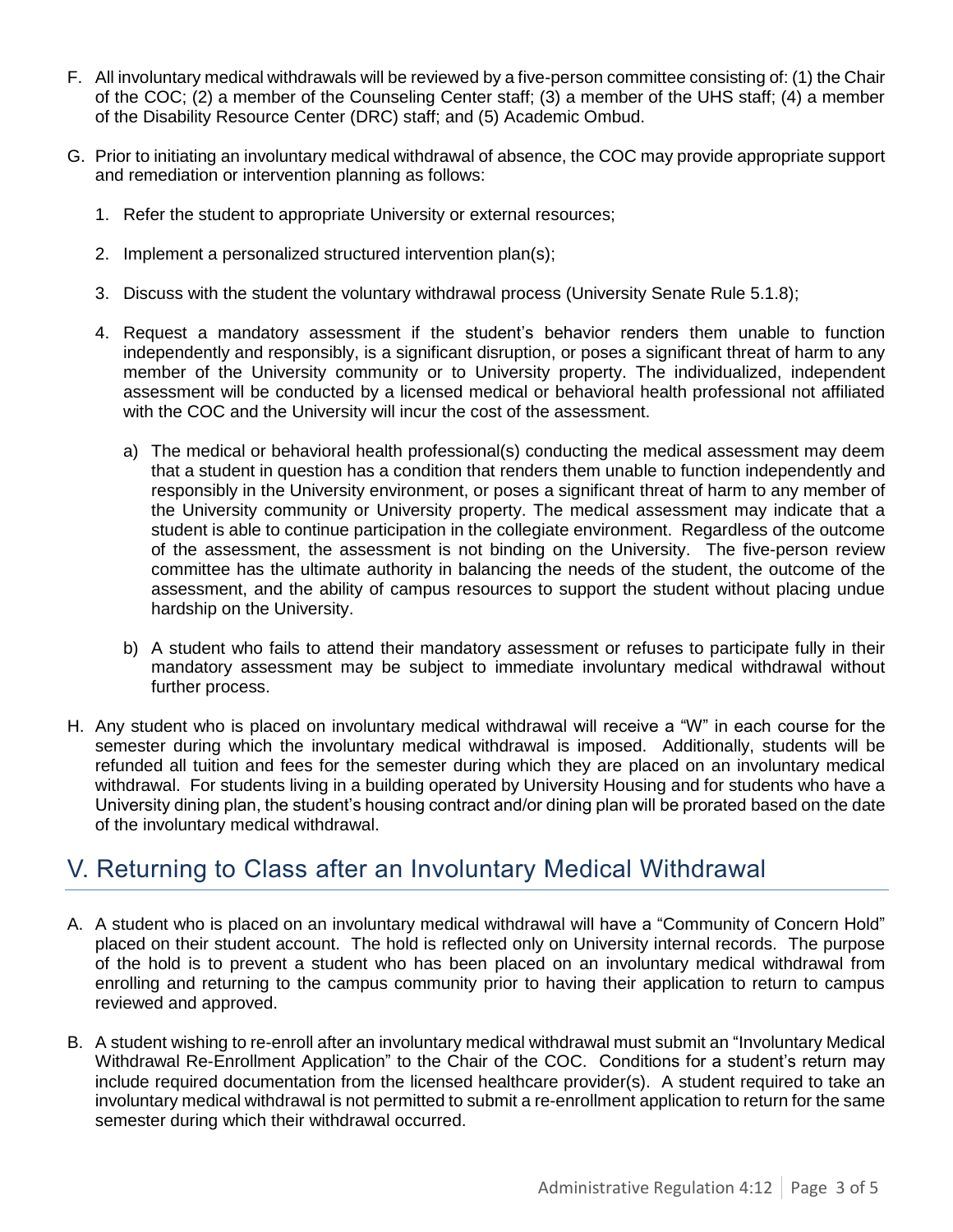- C. The COC will review the submitted Involuntary Medical Withdrawal Re-Enrollment Application and documentation and make a final determination on the student's fitness to return to classes and the campus community.
- D. To ensure that the COC has sufficient time to review and consider an Involuntary Medical Withdrawal Re-Enrollment Application, the applications are due at least one (1) full month prior to the beginning of the applicable registration window for the student's college or program. Upon a request by the student and a showing of extenuating circumstances, the COC at its discretion may waive this deadline. The student is responsible for making regular application for University readmission, which is due according to the University's readmission timeline. [http://www.uky.edu/Admission/readmission.htm.](http://www.uky.edu/Admission/readmission.htm)
- E. A student that has been placed on involuntary medical withdrawal and who wishes to re-enroll must be able to demonstrate through their re-enrollment application and supporting documentation, that they have satisfied the requirements set in place by the COC at the time that the medical withdrawal was initiated.
- F. A student who wants to live in on-campus student housing must separately apply for on-campus housing. A student returning from an involuntary medical withdrawal is not guaranteed on-campus housing.
- G. If the COC approves the student's re-enrollment application, the student will be notified via official University email or via official University mailing. Additional requirements and a structured intervention plan may accompany the re-enrollment approval. In the event that the student does not adhere to the additional requirements or structured intervention plan, the re-enrollment approval may be revoked.
- H. If the COC denies the student's re-enrollment application, the student will be notified via official University email or via official University mailing. This notification will include the COC's reason(s) for denying the student's re-enrollment, including the specific expectations of the structured intervention plan that were not met by the student If the COC was unable to make a decision due to missing information, the notification will include a description of the information that is required for the Involuntary Medical Withdrawal Re-Enrollment Application to be reconsidered.
- I. If the student's re-enrollment application is denied, the student may appeal as outlined in Section VI of this Administrative Regulation.
- J. If the Involuntary Medical Withdrawal Re-enrollment Application is approved, the responsibility to complete housing applications and register for classes according to University deadlines rests with the student.
- K. Certain Graduate and Professional Colleges (e.g. Law, Pharmacy, Medicine, and Dentistry) with licensure or certification requirements may have specific stipulations regarding return to the academic program after a period of being unenrolled. Graduate and Professional students are responsible for checking with their college of residency prior applying for readmission to discuss return policies and how an involuntary medical withdrawal might impact their student status and academic progress.

## <span id="page-3-0"></span>VI. Appeals

- A. The Senate Retroactive Withdrawal Appeals Committee serves as the appeals board for student appeals related to Involuntary Medical Withdrawal. (see Senate Rule 1.4.3.2 )
- B. A student has the right to file a written appeal challenging the COC decisions in the following circumstances:
	- 1. A student has been required to take an involuntary medical withdrawal;